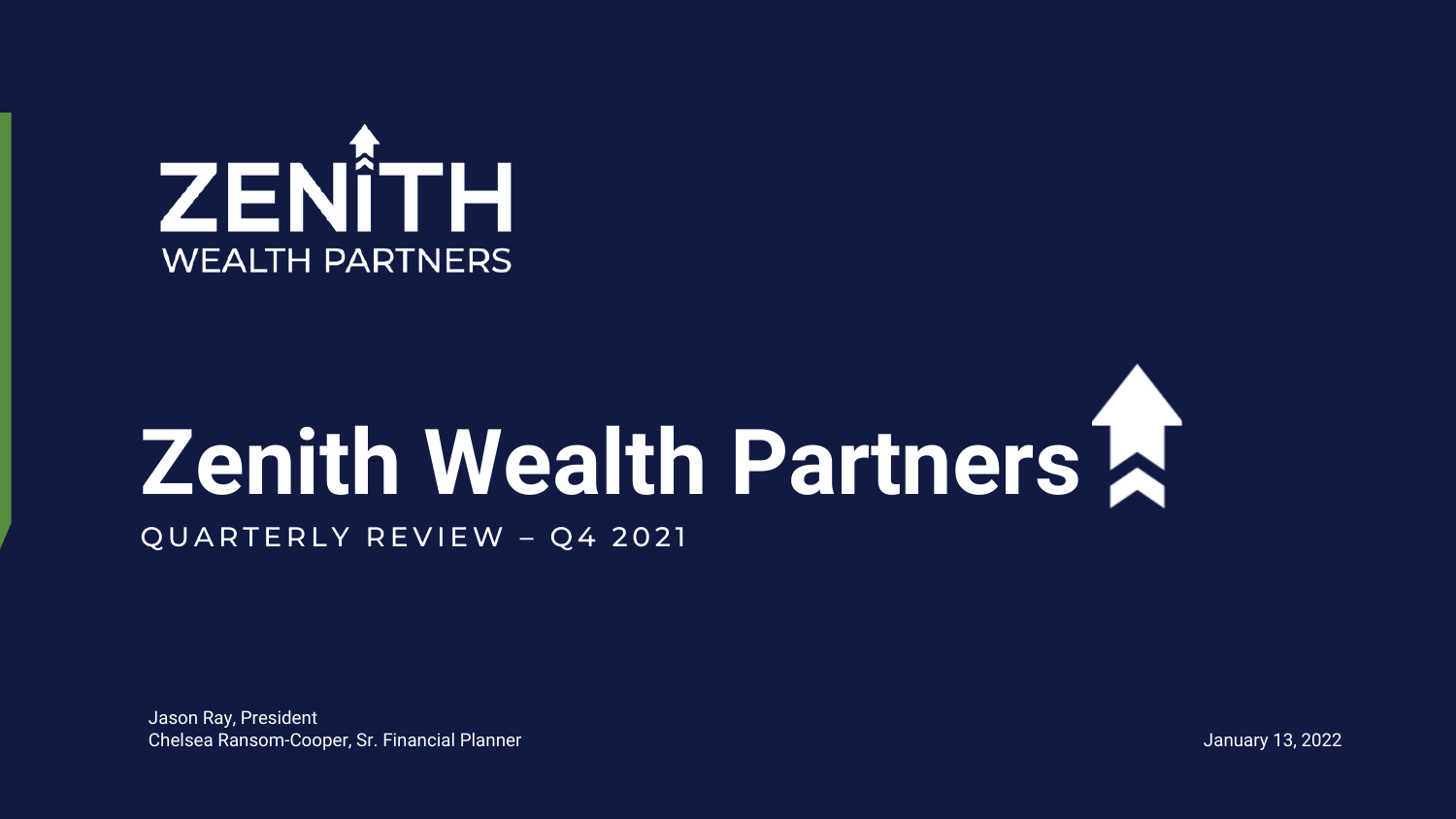# Quarter Recap



Throughout the year the S&P 500 has been repeatedly reaching new all-time highs and the start of the fourth quarter was no different with the S&P 500 surging 7%. Volatility returned in the latter half of November and through December, though US markets were fairly resilient in the face of economic uncertainty. Bond markets also remained stable despite a tightening Fed and continued inflationary concerns.

End of Year Volatility Barely Touches Strong Performance

- Short-term volatility expectations, measured by the VIX Index, surged from the mid-teens in October to over 30 by December 1<sup>st</sup>, following the post-Thanksgiving Omicron announcement.
- Through the spike in volatility the S&P 500 retraced nearly 4% of its October gains while ending the year up 28.68%.



#### Capital Market Update Economic News and Developments

In many ways, the fourth quarter had a similar story to the third quarter, both were driven by news of inflation, Fed policy, COVID-19 variants, and supply chain woes. While inflation appeared to be slowing at the end of Q3, it turned out to be ahead fake and rose further, enough to prompt to Fed to adjust its course on tapering. Omicron fears also disrupted the recovery with Europe restricting travel. The Fed's Acceleration

- Faced with persistent inflation, the Fed announced they were speeding up the tapering program, doubling the monthly reductions in support to the bond market, a signaled an increased willingness for more rate increases in 2022.
- Economists Dampen Expectations for Next Year
- Despite some tempering of growth outlooks surrounding the prospects of the Build Back Better Act, a Bloomberg survey of economists still think the US economy will finish the year expanding 5.6% and grow at 3.9% in 2022².



1. US Stocks represented by the S&P 500 Index; US Bonds by the Bloomberg Barclays US Aggregate Bond Index; Global Stocks by the MSCI ACWI; Global Bonds by the Bloomberg Barclays Global Aggregate Index. All data latest as of 12/31/21 2. Median response based on the latest results as of 12/21/2021.

Source: Bloomberg, Federal Reserve, US Bureau of Labor Statistics, Federal Reserve, Helios Quantitative Research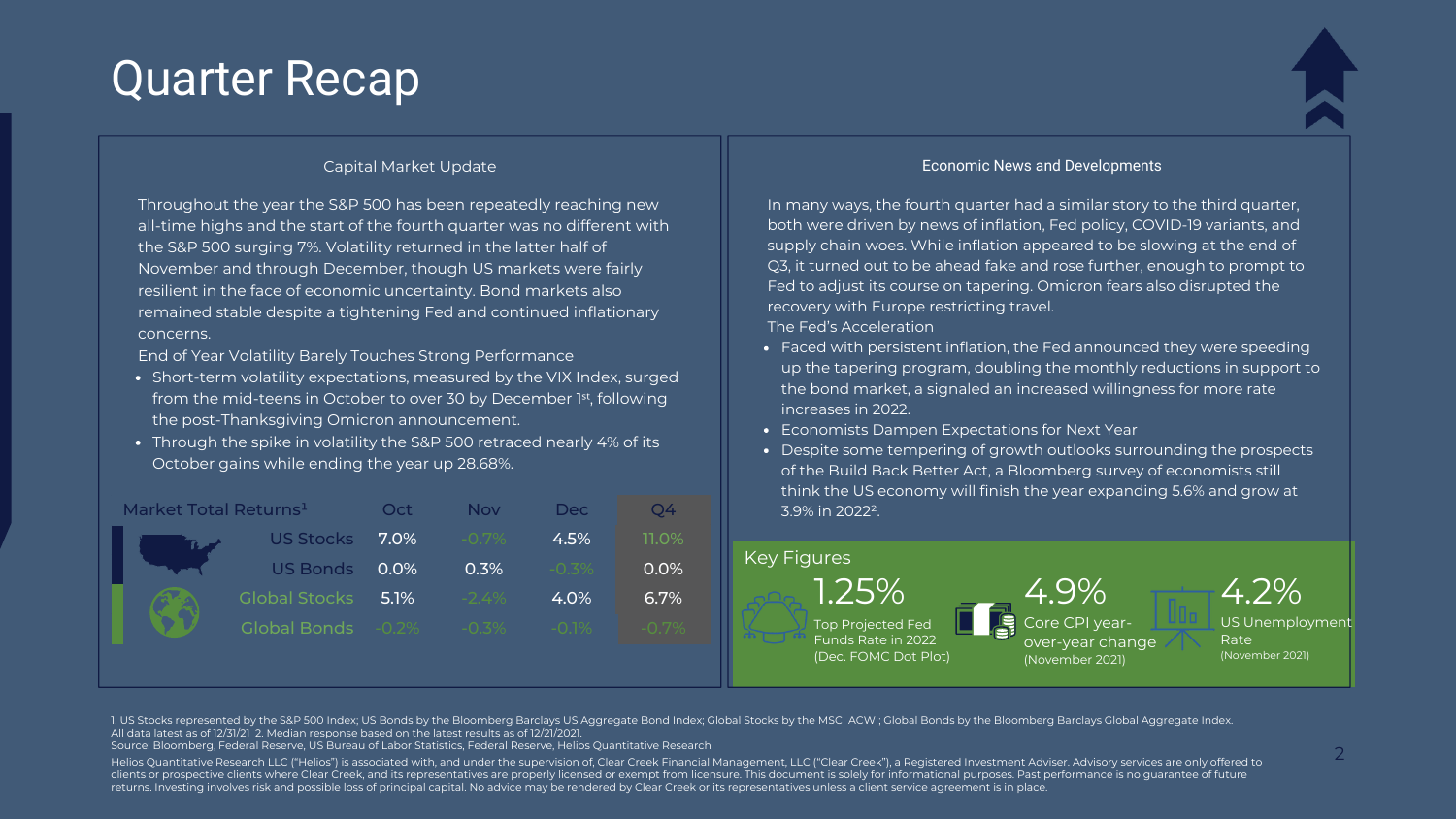# Inflation Worsens, Pressuring the Fed FED ATTEMPTS TO BALANCE ITS DUAL MANDATE



- Inflation continues to be top of mind for investors as the Consumer Price Index (CPI) remains significantly above long-term averages and accelerated across October and November.
- The Fed began removing stimulative asset purchases, which help control interest rates, in an effort known as tapering during the quarter and based on continuing concerns, announced they doubled the speed of the program in December.
- The Fed is in a difficult spot trying to balance its dual mandate of stable prices and maximum employment, considering the economy has nearly 4 million fewer jobs than February 2020, while simultaneously facing significant inflationary pressures, in part fueled by the ongoing supply chain issues.

Inflation Pressures Continued to Increase Year-over-Year CPI, December 2018 to November 2021



#### Job Growth Continues, Remains Below Pre-COVID Levels Total Nonfarm Payrolls, January 2020 to November 2021



#### All data latest as of 12/31/21

Source: Bloomberg, US Bureau of Labor Statistics, Helios Quantitative Research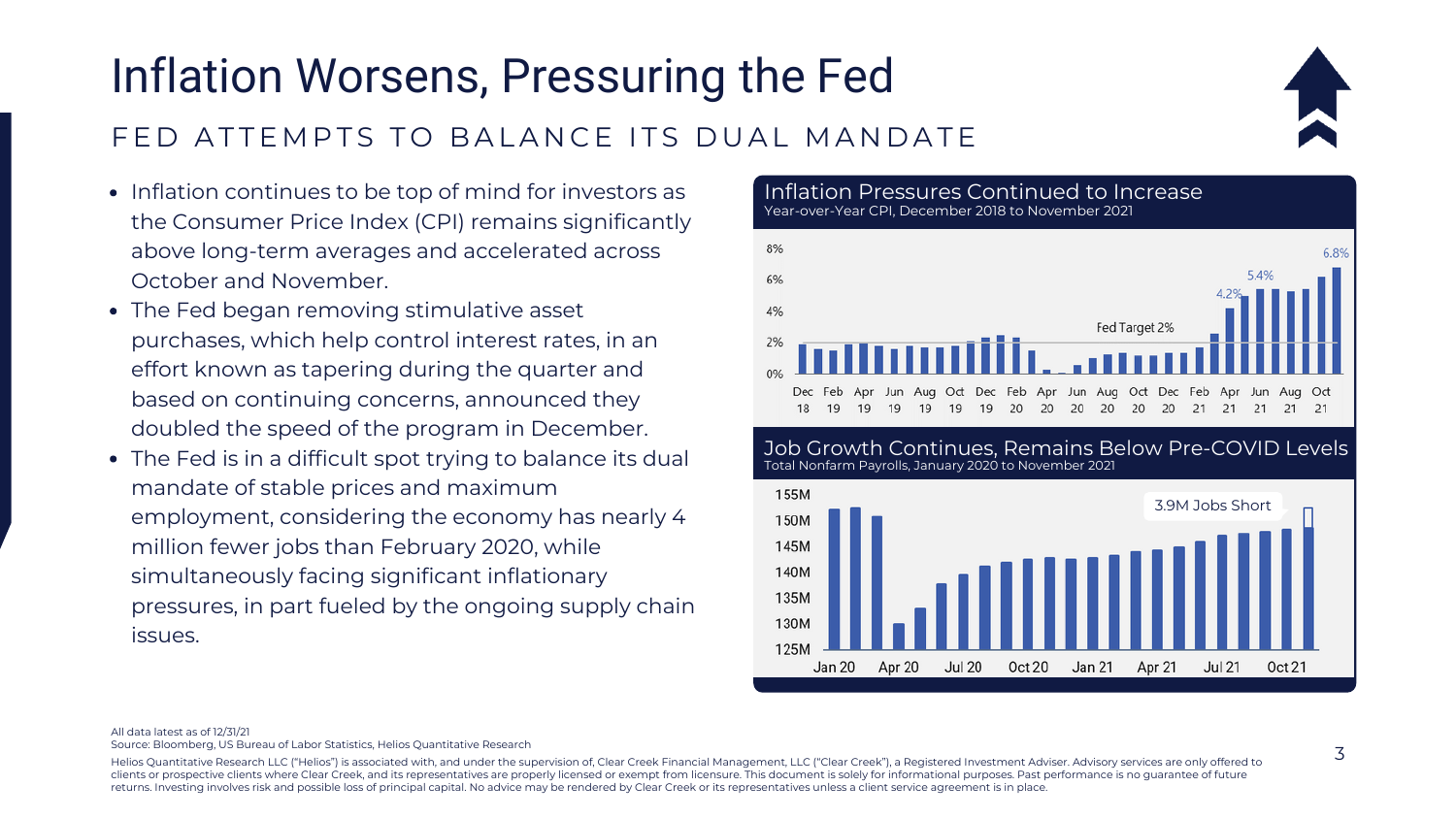# Q4 Leaves Bond Market Confused A VOLATILE OUARTER FOR YIELDS



- With eyes turned to the Fed and inflation, the bond market struggled to find a direction amid the competing stories and, despite a volatile, roller coaster of a quarter, ended the fourth quarter just about where it began. From September 30 to December 31 yields on 10-year government bonds rose just 2 basis points.
- The small overall change in yield masks a relatively bumpy ride in the normally boring bond market. Prior to the fourth quarter, yields trended in a single direction. While those trends slowly changed over the year, in the fourth quarter the 10-year yield ranged between 1.34% and 1.70%.
- Driving that volatility was competing stories of sustained inflation and an increasingly more hawkish Federal Reserve, who came out in December telegraphing three interest rate hikes in 2022.

Yields Rise in 2021 but Struggle to Find a Direction in Q4 US Government 10-Year Yield, December 31, 2020 to December 31, 2021



All data latest as of 12/31/21 Source: Bloomberg, Helios Quantitative Research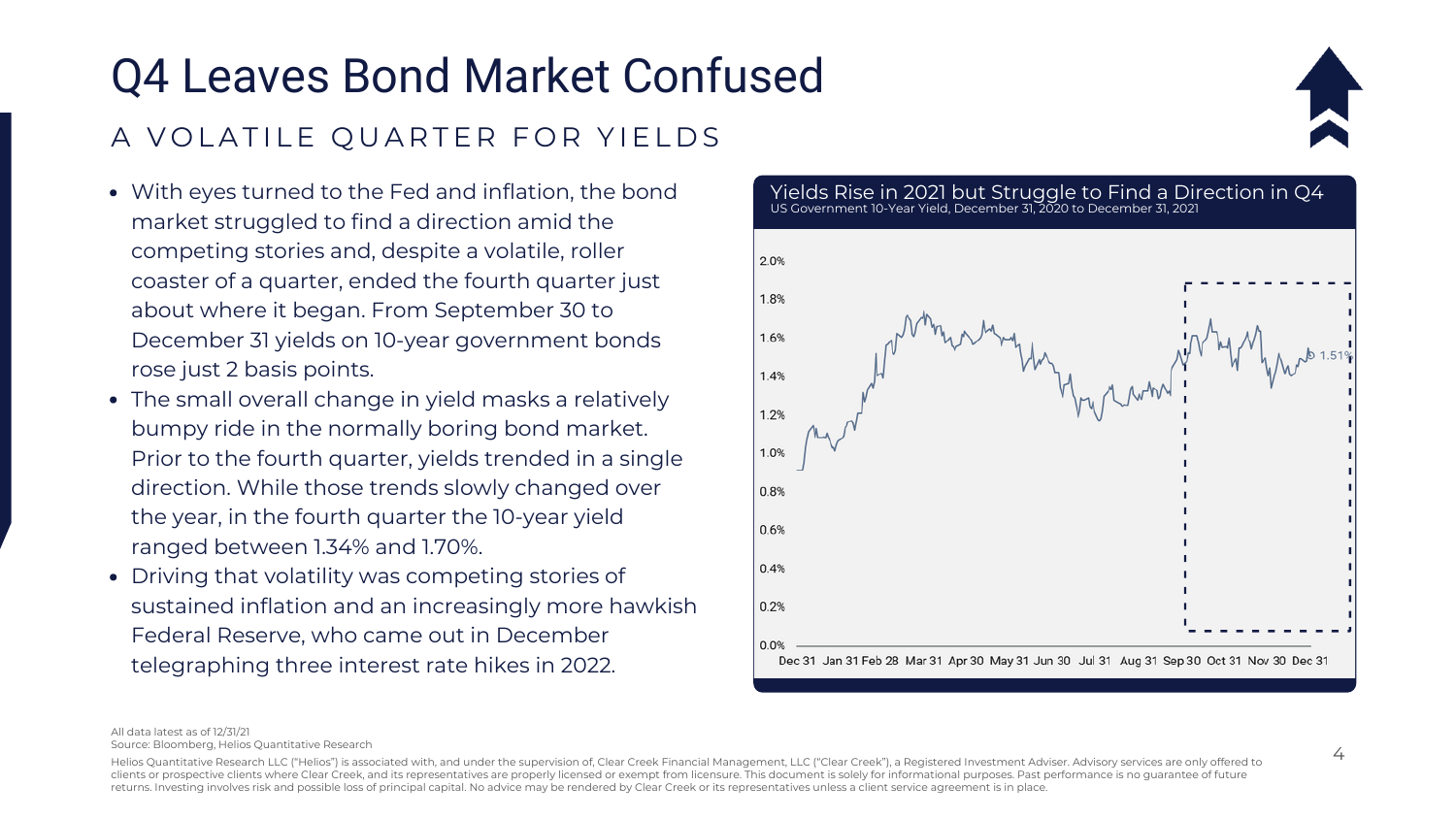# 2021 Capital Market Review EARNINGS COMPETE WITH INFLATION AND COVID



- US markets handily outperformed their developed and emerging market peers with the S&P 500 gaining 28.68% for the year, which was the third-best year since 2000.
- Emerging markets, which started the year strong, struggled after the first two months of the year, facing longer-lasting COVID damage as well as currency concerns through the remainder of the year and underperformed the S&P 500 by 31.15%.
- While 2021 was marked with periods of volatility, there were no major pullbacks during the year and the largest pullback in the year amounted to the 2<sup>nd</sup> smallest since 2000.
- Despite the headwinds facing companies, each quarter of reported results earnings per share (EPS) growth has been significant among the companies in the S&P 500, and as of Q3 earnings season were over 18% above Q4 2019 levels.

Despite Periods of Volatility, US Markets Surged Cumulative Total Returns December 31, 2020 to December 31, 2021



Corporate Earnings are Well Above Pre-COVID Levels S&P 500 Trailing 1-Year EPS, Q4 2019 to Q3 2020



All data latest as of 12/31/21 Source: Bloomberg, Helios Quantitative Research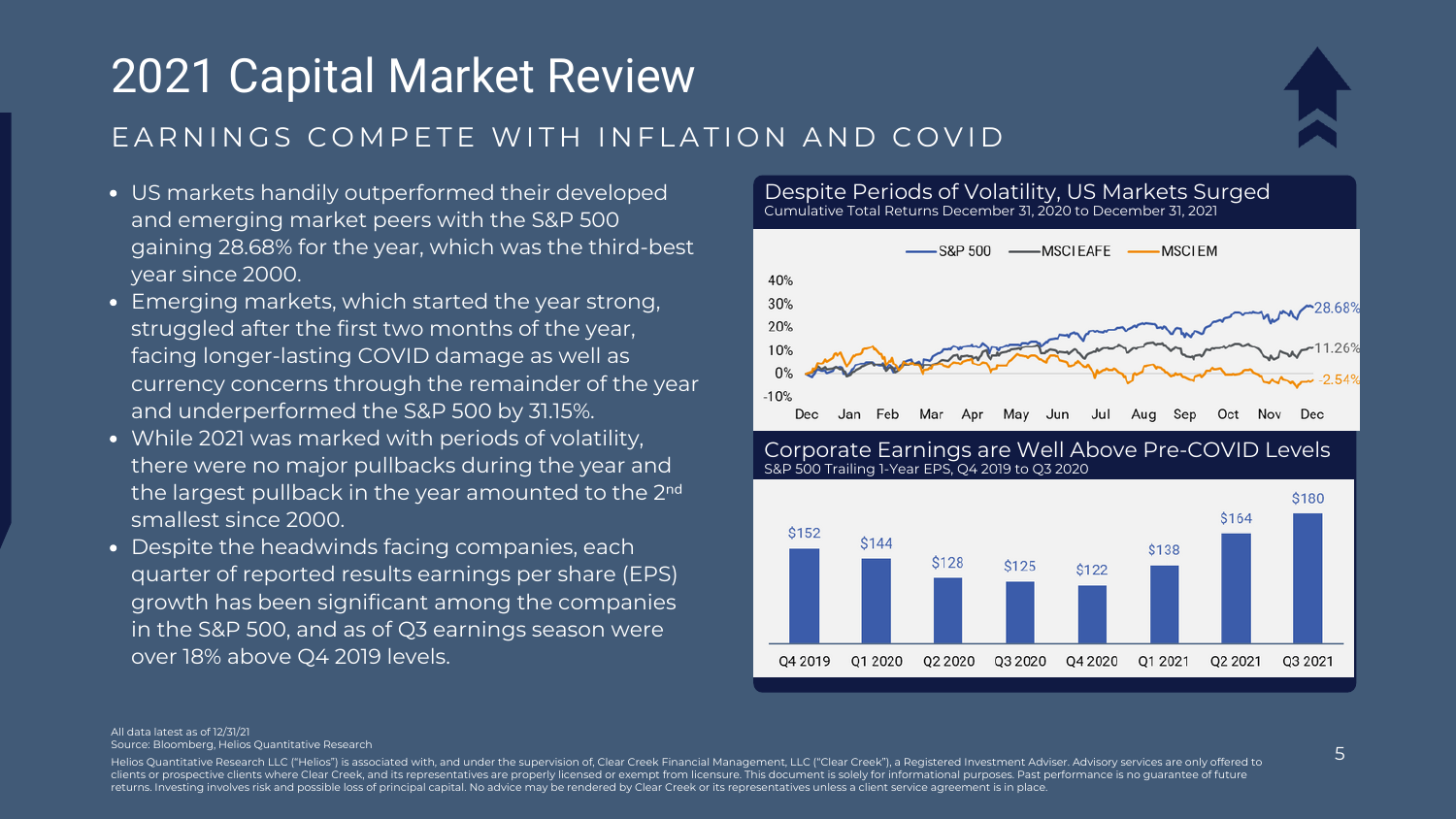# Notable Mentions

## OTHER EVENTS DURING THE QUARTER

### Omicron

Omicron dominated COVID-19 worries and talk following its discovery in November. The variant quickly raced to become the predominant concern amid it quickly spreading across the globe and countries reinstituting travel restrictions. The talk of restrictions threatened the speed and direction of the recovery and injected volatility into capital markets as investors attempted to figure out what the damage might be.

## The New Hork Times France bans nonessential travel to Britain over the Omicron surge.

## Volatility BBB

While the concerns investors have had throughout the second half of the year have not changed much, the uncertainty around inflation and COVID helped fuel the equity market volatility that returned in late November and through December.

The implications of Omicron, persistently elevated inflation, and the acceleration of tapering by the Fed, all amid a supply chain that remains strained, made investors a bit more jittery as the year ended.

#### THE WALL STREET JOURNAL

### Dow Falls More Than 400 Points as **Omicron Fuels Volatility**



In mid-December, the prospects of the Biden Administration's Build Back Better Act fell considerably, potentially to zero, after Sen. Machin said he would not support the bill. In an evenly divided Senate, Machin held the bill's prospects in his hands and the decision sets back the administration, though there are still rumors of ongoing negotiations. Assuming the bill's demise, Goldman Sachs cut its Q1 economic growth forecast from 3% to a 2% annualized growth rate.

#### **SACNBC**

**POLITICS** 

Sen. Joe Manchin says he won't vote for **Biden's Build Back Better Act, potentially** killing the social and climate bill

All data latest as of 12/31/21

Source: The New York Times, The Wall Street Journal, CNBC

Helios Quantitative Research LLC ("Helios") is associated with, and under the supervision of, Clear Creek Financial Management, LLC ("Clear Creek"), a Registered Investment Adviser. Advisory services are only offered to clients or prospective clients where Clear Creek, and its representatives are properly licensed or exempt from licensure. This document is solely for informational purposes. Past performance is no guarantee of future returns. Investing involves risk and possible loss of principal capital. No advice may be rendered by Clear Creek or its representatives unless a client service agreement is in place.

**O** WATCH<sup>I</sup>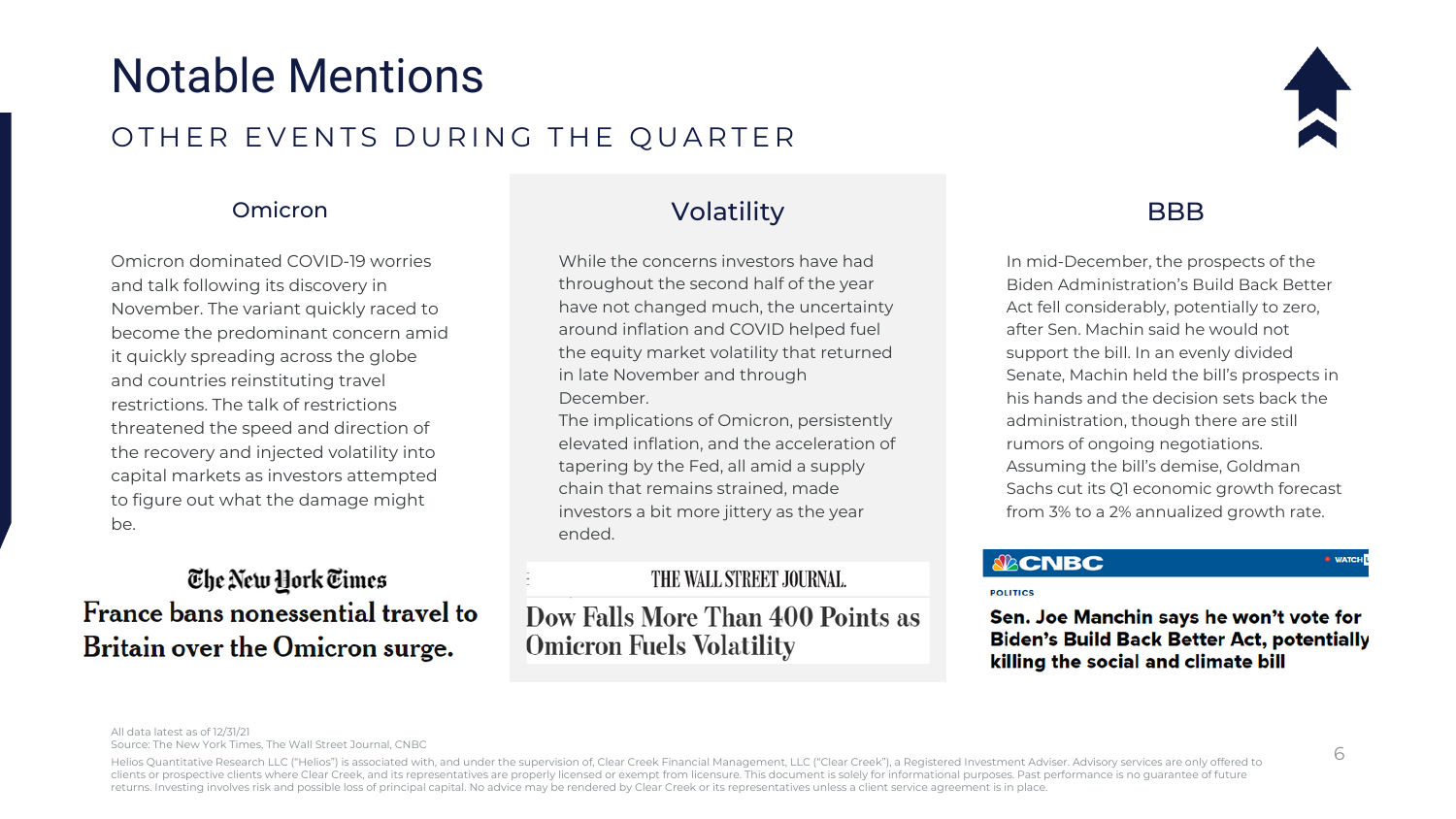# Next Steps

While broad investing conditions have been volatile as markets anticipate interest rate increases from the US Federal Reserve, ther e a r e p o sitiv e in dic a t o r s lik e f allin g unemployment and wage increases.

We're looking ahead to quarters of changin g economic and investment conditions for our portfolios. Let's schedule time to discuss your [investment](https://calendly.com/jray_zenith/meeting?month=2022-01) plan.

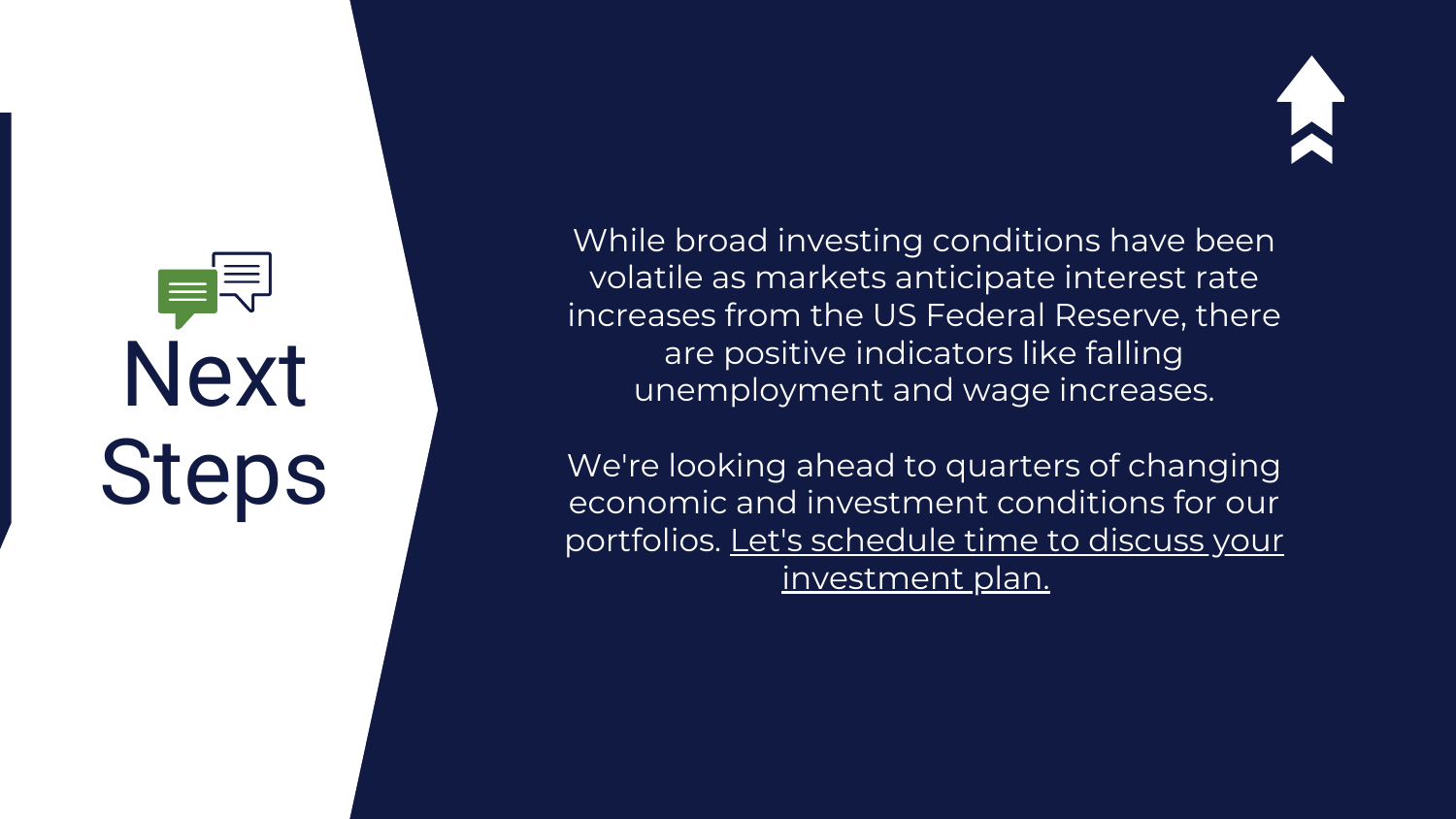# **Disclosures** I M P O R T A N T D I S C L O S U R E S



Zenith Solutions, LLC is a registered investment advisor in the state of Pennsylvania.

Information contained herein has been obtained from sources believed to be reliable, but not guaranteed. Forward-looking statements are not guaranteeing of future results. They involve risks, uncertainties and assumptions, there can be no assurance that actual results will not differ materially from expectations. Past performance is no guarantee of future results. No part of this material may be reproduced in any form, or referred to in any other publication, without express written permission from Zenith.

Investing involves risk, including possible loss of principal. Bonds and bond funds will decrease in value as interest rates rise. High yield bonds involve greater risks of default or downgrade and are more volatile than investment grade securities, due to the speculative nature of their investments. In addition to the normal risks associated with investing, international investments may involve risk or capital loss from unfavorable fluctuation in currency values, differences in generally accepted accounting principles or from social, economic or political instability in other nations. Emerging markets involve heightened risks related to these factors as well as increased volatility and lower trading volume. REIT investments are subject to changes in economic conditions, credit risk and interest rate fluctuations.

The views contained herein are not to be taken as an advice or a recommendation to buy or sell any investment in any jurisdiction. Any forecasts, figures, opinions or investment techniques and strategies set out are for information purposes only, based on certain assumptions and current market conditions and are subject to change without prior notice. All information presented herein is considered to be accurate at the time of the output, but no warranty of accuracy is given and no liability in respect of any error or omission is accepted. It should be noted that the value of investments and the income from them may fluctuate in accordance with market conditions and taxation agreements and investors may not get back the full amount invested. Both past performance and yield may not be a reliable guide to future performance.

The materials contained herein are provided for illustrative purposes only and are not intended to constitute investment advice or an investment recommendation within the meaning of the federal, state, or local securities laws. These charts contain historical market data only and do not reflect actions that were or might have been taken by the Zenith team if faced with similar data inputs. You are solely responsible for evaluating and acting upon the information contained in these materials if you choose to act on them without the involvement of Zenith as your adviser. Zenith will not be liable for any direct or incidental damages or losses resulting from applying any of the information obtained from these materials or from any other source mentioned.